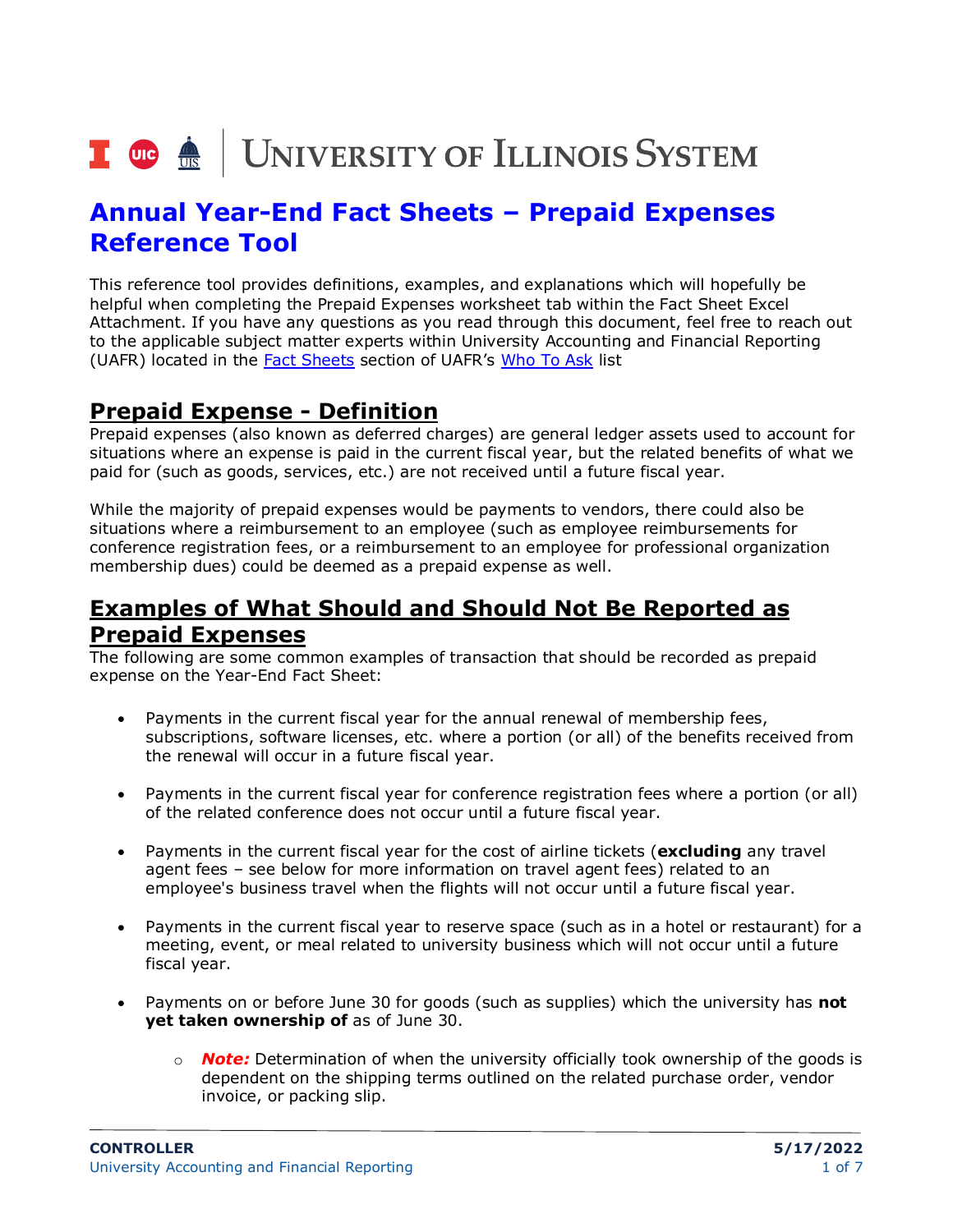- For example, if the shipping terms were **FOB Shipping Point**, then the university takes ownership once the goods leave the vendor's shipping dock, and the goods would belong to the university while in-transit.
- However, if the shipping terms were **FOB Destination**, then the university takes ownership once the goods are received by the university, and the goods would still belong to the vendor while in-transit.

It is also important to be aware of common examples of transactions that should **NOT** be recorded as a prepaid expense, as these have been erroneously reported as prepaid expenses in the past. See below for examples of transactions which should **NOT** be reported as prepaid expenses:

- Any expense which has a Banner transaction date in the subsequent fiscal year (i.e., a transaction date on or after July 1 of the new fiscal year) should **NOT** be reported as a prepaid expense on the Year-End Fact Sheet, as that expense would not have posted on the closing fiscal year's financial statements.
- Credit card processing fees incurred in the current fiscal year should **NOT** be reported as a prepaid expense on the Year-End Fact Sheet, even if those credit card processing fees were related to the receipt of registration payments for an event or conference that was occurring in a future fiscal year. Since the credit card company provided the service in the current fiscal year (i.e., the payments were collected and delivered in the current fiscal year), then the credit card processing fee would **NOT** be a prepaid expense (although, the revenue received in this example would be unearned revenue).
- Travel agent fees incurred in the current fiscal year should **NOT** be reported as a prepaid expense on the Year-End Fact Sheet, even if the travel agent was planning business travel for a future fiscal year. Since the travel agent provided their service in the current fiscal year, there is no prepaid expense for the service provided (however, the cost of the airline tickets and lodging which will occur in a future fiscal year **would** be a prepaid expense).
- Payments on or before June 30 for goods (such as supplies) which the university **has taken ownership of** as of June 30 should **NOT** be reported as a prepaid expense on the Year-End Fact Sheet.
	- o *Note:* Determination of when the university officially took ownership of the goods is dependent on the shipping terms outlined on the related purchase order, vendor invoice, or packing slip.
		- For example, if the shipping terms were **FOB Shipping Point**, then the university takes ownership once the goods leave the vendor's shipping dock, and the goods would belong to the university while in-transit.
		- However, if the shipping terms were **FOB Destination**, then the university takes ownership once the goods are received by the university, and the goods would still belong to the vendor while in-transit.

### **Completing Your Fact Sheet**

Now that you have had an overview of the various definitions and examples which apply to this area, we are now ready to complete the Fact Sheet Excel Attachment. However, before we start to go through these required fields, please keep in mind the tips below: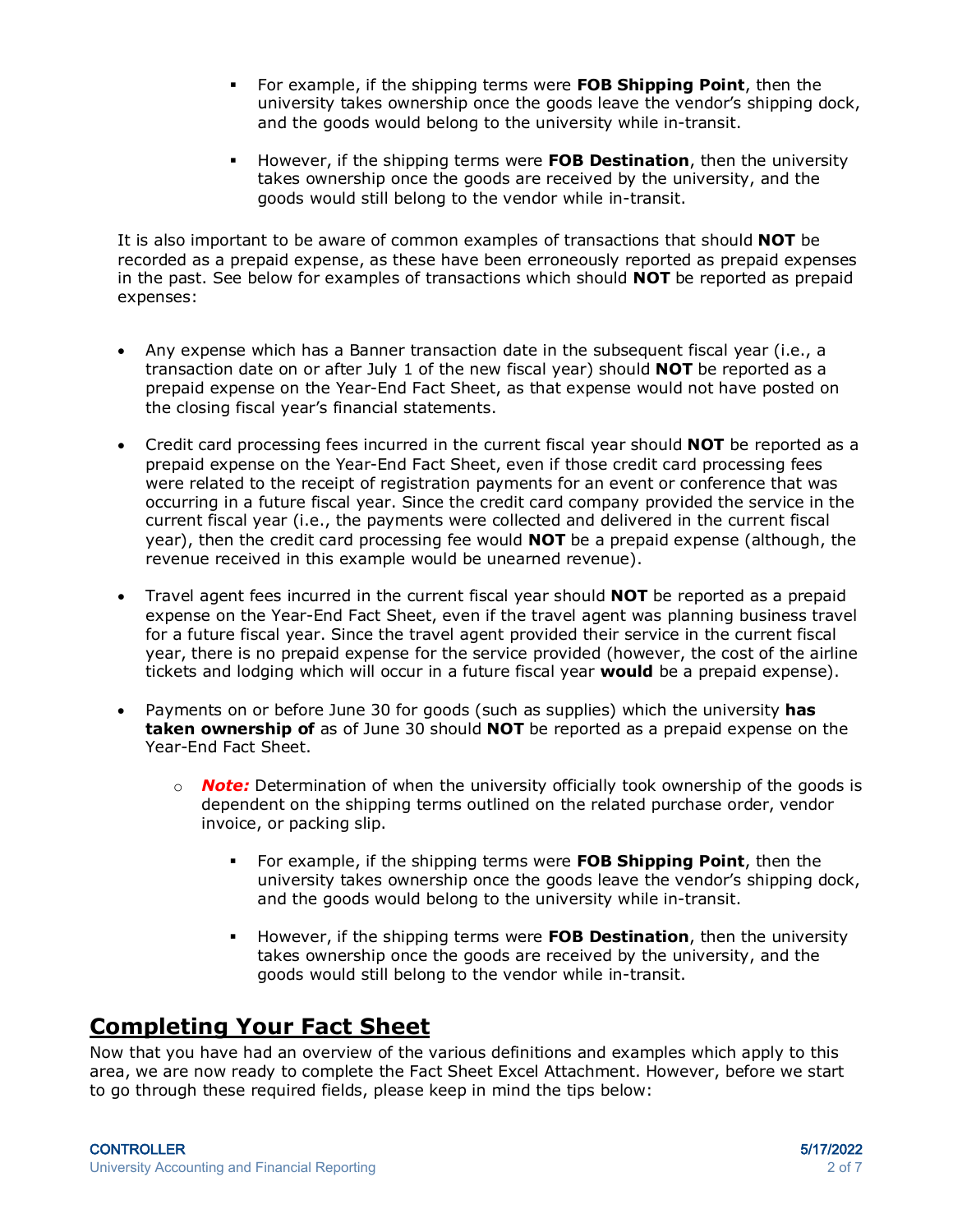- Make sure you are using the most recent version of the Fact Sheet Excel Attachment, which can be downloaded from the following the [Year-End Fact Sheets](https://www.obfs.uillinois.edu/accounting-financial-reporting/year-end-procedures/fact-sheets/) webpage.
- When copying data over from another spreadsheet, paste the information into the Fact Sheet Excel Attachment using the **Paste Values** option. This will help ensure the formatting and formulas on the Fact Sheet Excel Attachment are not altered.

## **Step 1: C-FOAPAL Information**

Enter the complete C-FOAPAL in Columns A through G. This should be the same C-FOAPAL that was used to make the payment to the vendor.

• The full C-FOAP (i.e., the chart, fund, organization, account, and program code) is **required** to complete the year-end adjusting entries to Banner. However, the activity code and location code are optional.

Enter an account code which accurately reflects the activity of the transaction generating the prepaid expense. For example, if you made a pre-payment on or before June 30 to a vendor for conference registration fees for a conference that one of your employees will be attending in the subsequent fiscal year, then we would typically expect to see an appropriate expense account code (such as 141650, "*Conference Registration Fees and Conference Expenses – Payment to Vendor"*) listed on the Fact Sheet Excel Attachment to properly reflect the nature of that transaction. If you need assistance in finding an appropriate Account code to use, refer to the *Account Code Search* application located on the [Banner Account Codes](https://www.obfs.uillinois.edu/accounting-financial-reporting/banner-account-codes/) webpage.

• See the table below for an example of what we would expect to see listed for a full C-FOAP. As you can see in these examples below, each field is properly completed, and an appropriate expense account code is listed on each line to appropriately represent the nature of the transaction. In this example below, the first line item represents a prepaid expense for conference registration fees (141650, "*Conference Registration Fees and Conference Expenses – Payment to Vendor"*), while the second line item was a prepaid expense for annual membership dues in a professional organization (141700, "*Association Dues for Membership in Professional Organizations – Payment to Vendor"*):

|        | Chart   Fund   Organization   Account   Program |        |        |
|--------|-------------------------------------------------|--------|--------|
| 300300 | 123000                                          | 141650 | 123001 |
| 300300 | 123000                                          | 141700 | 123001 |
|        |                                                 |        |        |

## **Step 2: Amount**

Enter the total gross amount of the payment in Column H. Keep in mind that if the payment relates to a transaction that may span a range of days (such as a service, conference registration, subscription, membership, etc.), then make sure to enter the **total amount** of the payment that was made as of June 30, along with the applicable date range in columns M – N (see further information on the date ranges in **Step 6**). The spreadsheet will then factor in the total amount of the payment and will automatically calculate the correct amount for the prepaid expense based on the number of days in each fiscal year for that date range.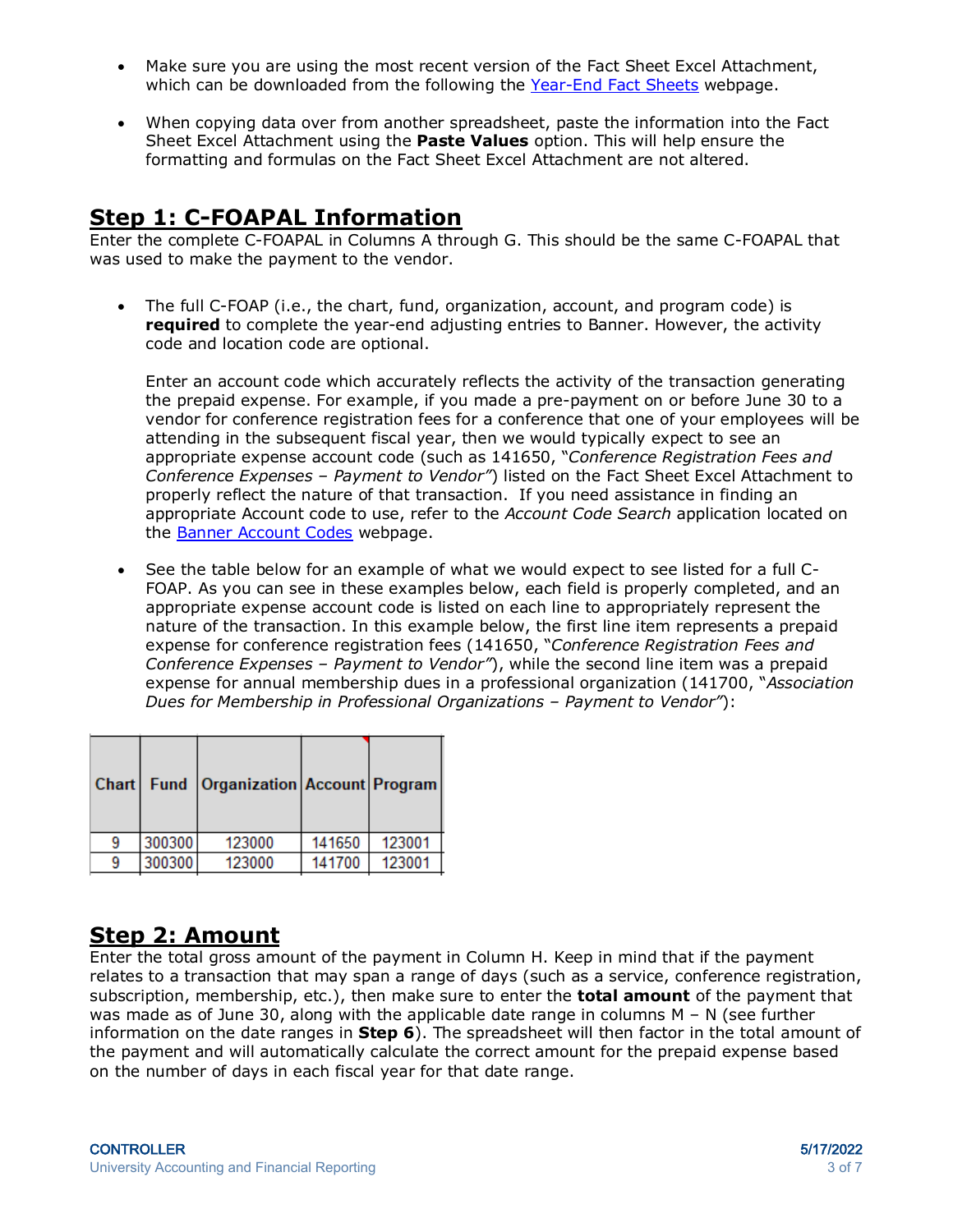For example, if you made a payment on or before June 30 for a software subscription totaling \$1,500 for the year, where the date range of the subscription renewal ran from January 1 through December 31, then you would enter the full \$1,500 into the *Amount* column, you would enter the applicable date ranges in columns M and N, and the spreadsheet would then be able to calculate the proper amount of the prepaid expense for you.

#### **Step 3: Banner Document Number and Banner Transaction Date**

Enter the related Banner Document Number and Banner Transaction Date of the prepaid expense into Columns I and J. This is important to help confirm that the transaction actually posted in Banner on or before June 30. If the payment actually posted in the subsequent fiscal year, then it would **not** be a prepaid expense. Thus, we would expect that Banner transaction date would be within or before the fiscal year that is closing, using the MM/DD/YYYY format.

See below for a few other tips to keep in mind when completing these two columns:

- Banner page FGIBDST can be used to drill down and search for the related Banner Document Number and Banner Transaction Date, if available. Simply go to the expense account code line item that you believe the expense may have posted to within the new fiscal year, and drill down to the detail using the F3 key.
- If the payment is a legitimate prepaid expense, then there must be a Banner Document Number and Banner Transaction Date to provide, as prepaid expenses must have posted on or before June 30 within the final period 12 statements.
- Make every effort you can to itemize your prepaid expenses on a line-by-line basis if at all possible.
- If your prepaid expense was paid via TEM or Chrome River, then enter the **TM** or **TE** document number from Banner instead of the expense report (ER) or CR number.
- If your prepaid expense was paid via purchase order/requisition, then enter the **I** document number from Banner instead of listing the Purchase Order (PO) number.
- If your prepaid expense was paid via P-card, then enter the **PC** or **TC** document number from Banner instead of listing the LN log number.
- If your prepaid expense was paid via i-Buy, then enter the **IE** document number from Banner.
- Enter the Banner Transaction Date of the Banner document in a MM/DD/YY format. Note that you should be using the Banner transaction date, **not** the Banner activity date and **not** the check date.

See below for examples of entries that would be reasonable for these two fields: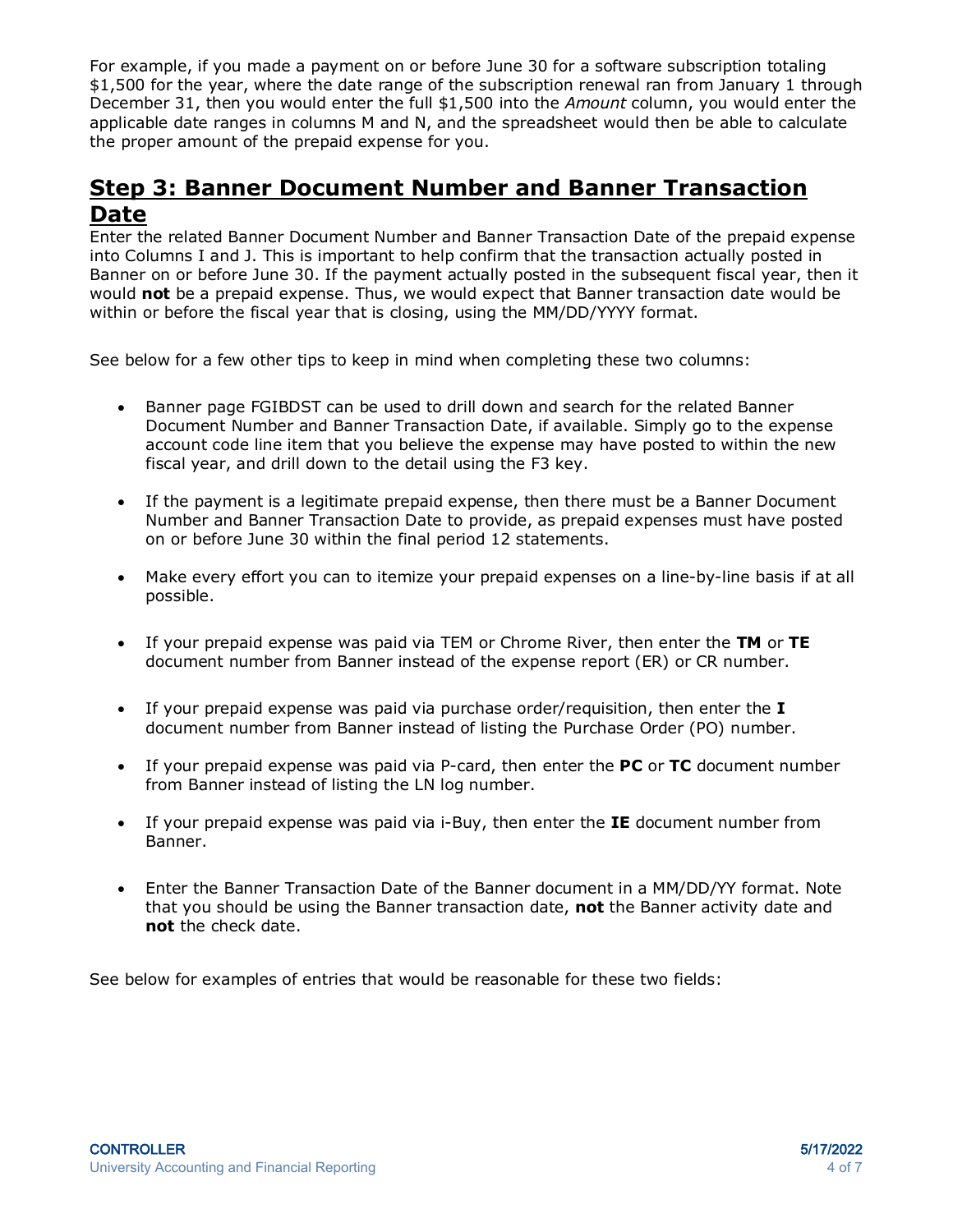| <b>Banner Document</b><br><b>Number</b> | <b>Banner</b><br><b>Transaction Date</b> |
|-----------------------------------------|------------------------------------------|
| PCA12345                                | 12/31/19                                 |
| TM001122                                | 3/15/20                                  |
| 1456789                                 | 6/26/20                                  |

## **Step 4: Name of the Vendor or Employee**

Enter the name of the vendor or employee in Column K. If you are listing a prepaid expense for a reimbursement that was paid to an employee (such as a reimbursement for conference registration fees related to a conference that will take place in the subsequent fiscal year, or a reimbursement of professional membership dues), simply list that employee's name.

See below for some examples of reasonable entries for this field:

| Name of the Vendor or<br><b>Employee</b> |
|------------------------------------------|
| National Science                         |
| Foundation                               |
| <b>Emily Clarke</b>                      |
| XYZ Software Company                     |

#### **Step 5: Description of the Prepaid Expense**

Enter the description of the prepaid expense in Column L. Try to be as clear and descriptive as possible to help ensure transparency.

See below for some common examples of acceptable descriptions for this field:



## **Step 6: Start Date and End Date of Service Period Covered by the Prepaid Expense**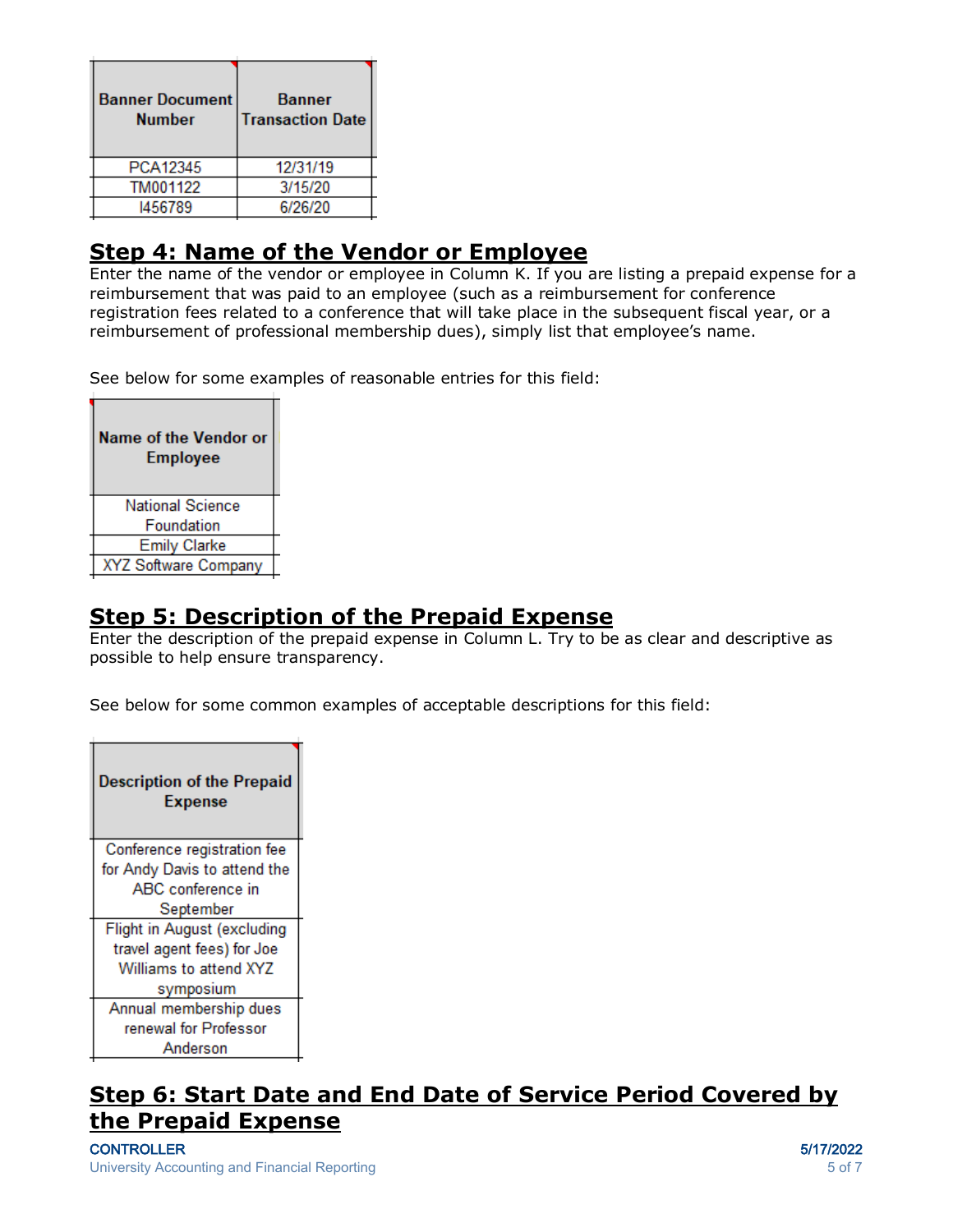Enter the start date and end date of the service period covered by the prepaid expense in Columns M and N. Or, if the prepaid expense is for a good, then enter the date that the university took ownership of the goods in both columns. For example, if the goods were shipped FOB Shipping Point on 7/3 (meaning that the university took ownership of the goods on 7/3), then you would enter that date in a MM/DD/YYYY format in both columns.

See below for some additional tips:

- The service dates should end on or after July 1 of the subsequent fiscal year. If the **end** date was any time **before** July 1, then the transaction should **not** be listed as a prepaid expense, as that transaction would relate to the current fiscal year which we are closing.
- If the prepaid expense relates to the purchase of goods, then the start and end date would typically be the same date (i.e., the date that the university took ownership of the goods), and that date would fall within the new fiscal year (otherwise, it would not be a prepaid expense if that date was in the current fiscal year).

See the table below for some common examples, where the first line item is for the purchase of services spanning a range of days across fiscal years and the second line item represents a situation where the university did not take ownership until July 3 of the subsequent fiscal year:

| <b>Start Date of the Service Period</b><br><b>Covered by this Prepaid Expense</b><br>(if applicable) | <b>End Date of the Service Period</b><br><b>Covered by this Prepaid Expense</b><br>(if applicable) |
|------------------------------------------------------------------------------------------------------|----------------------------------------------------------------------------------------------------|
| 6/27/22                                                                                              | 7/3/22                                                                                             |
|                                                                                                      |                                                                                                    |
| 7/3/22                                                                                               | 7/3/22                                                                                             |

## **Step 7: Review the Calculated Amounts in Columns O - R**

Once you have completed all of the necessary columns on this spreadsheet, your final step is to review the amounts which the spreadsheet has calculated in the areas with yellow shading within Columns O through R. These are the calculated amounts which UAFR will be using to post the final adjusting entries to Banner. It is helpful to review these to get yourself familiar with the amounts that will be recorded to your fund in Banner, as well as to make sure the amounts do not differ from what you were expecting to see.

#### **Step 8: Save and Upload the Fact Sheet Excel Attachment to the Fact Sheet Application**

The final step in this process is to save your updated Fact Sheet Excel Attachment (e.g., to your desktop or shared drive) and to then upload the completed Fact Sheet Excel Attachment to the Fact Sheet Application.

Also, before officially uploading your spreadsheet, be sure to review the other tabs of the Fact Sheet Excel Attachment to see if you have any other accruals, deferrals, or inventory for resale to report as well.

Then, once you have confirmed that all items have been properly added to your Fact Sheet Excel Attachment, you would then need to upload the updated spreadsheet to the applicable fund's Fact Sheet within the Fact Sheet application and then submit to UAFR for review.

#### CONTROLLER 5/17/2022